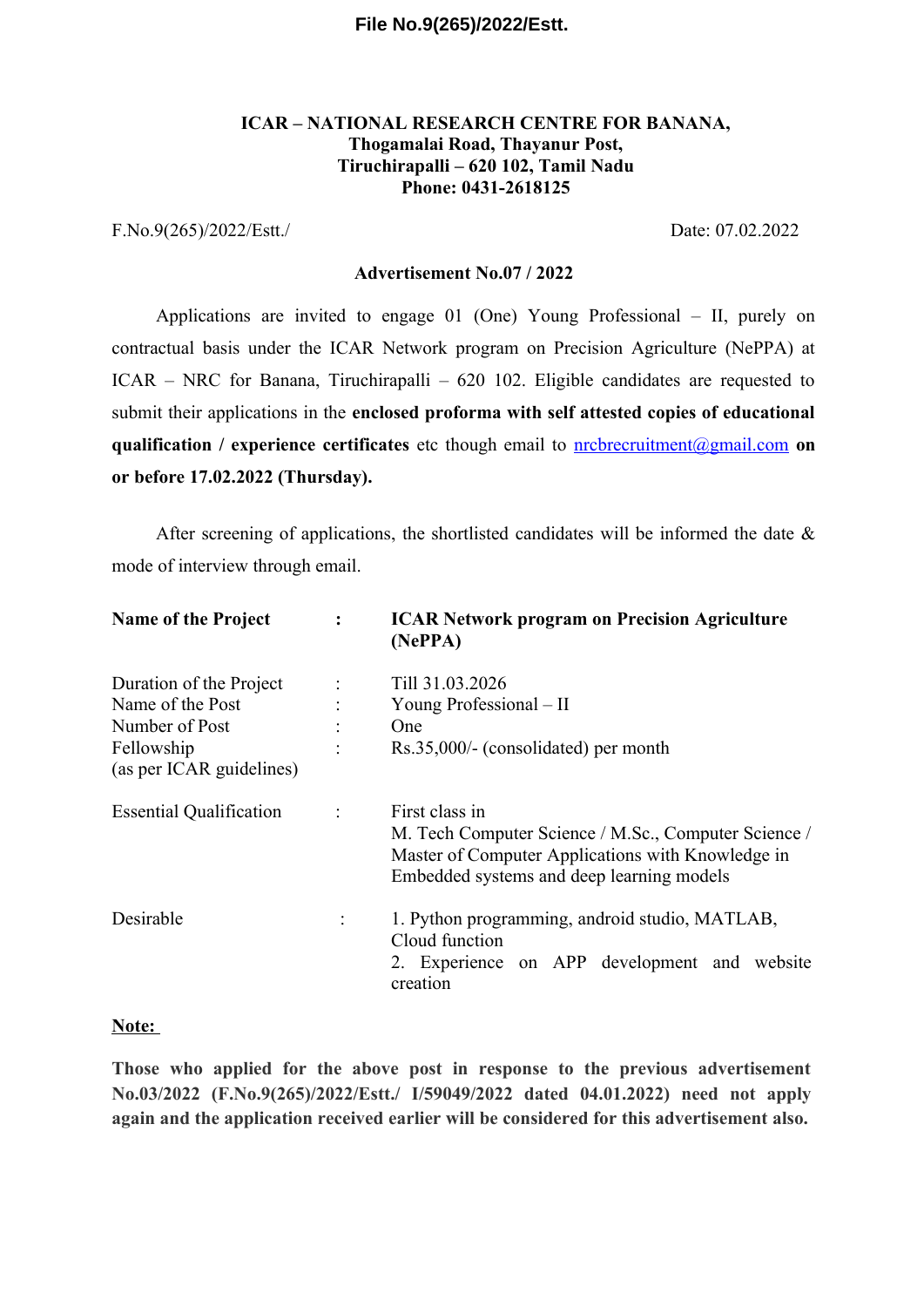### **General Terms and conditions:**

- 1. Age limit: Minimum age 21 years & Maximum age 45 years for Young Professional –
- 2. II. Age relaxation shall be applicable as per rules.
- 3. The above position is purely on temporary basis and co-terminus with the project. There is no provision for re-employment after termination of project. The selected candidate will not have any right for claiming pay scale or absorption against any regular post being vacant on a later date at this institute.
- 4. Candidates who have passed the required qualifications **only be called for the interview**.
- 5. Candidates attending the Interview should neatly type the application in the format prescribed in MS-WORD – TIMES NEW ROMAN FONT – 12 SIZE and **submit the same along with attested copies of educational qualifications, experience and publications etc. through email.**
- 6. Candidates already working should produce necessary "No Objection Certificate" in case he / she is employed elsewhere.
- 7. For more details please contact: 0431- 2618125

**Administrative Officer**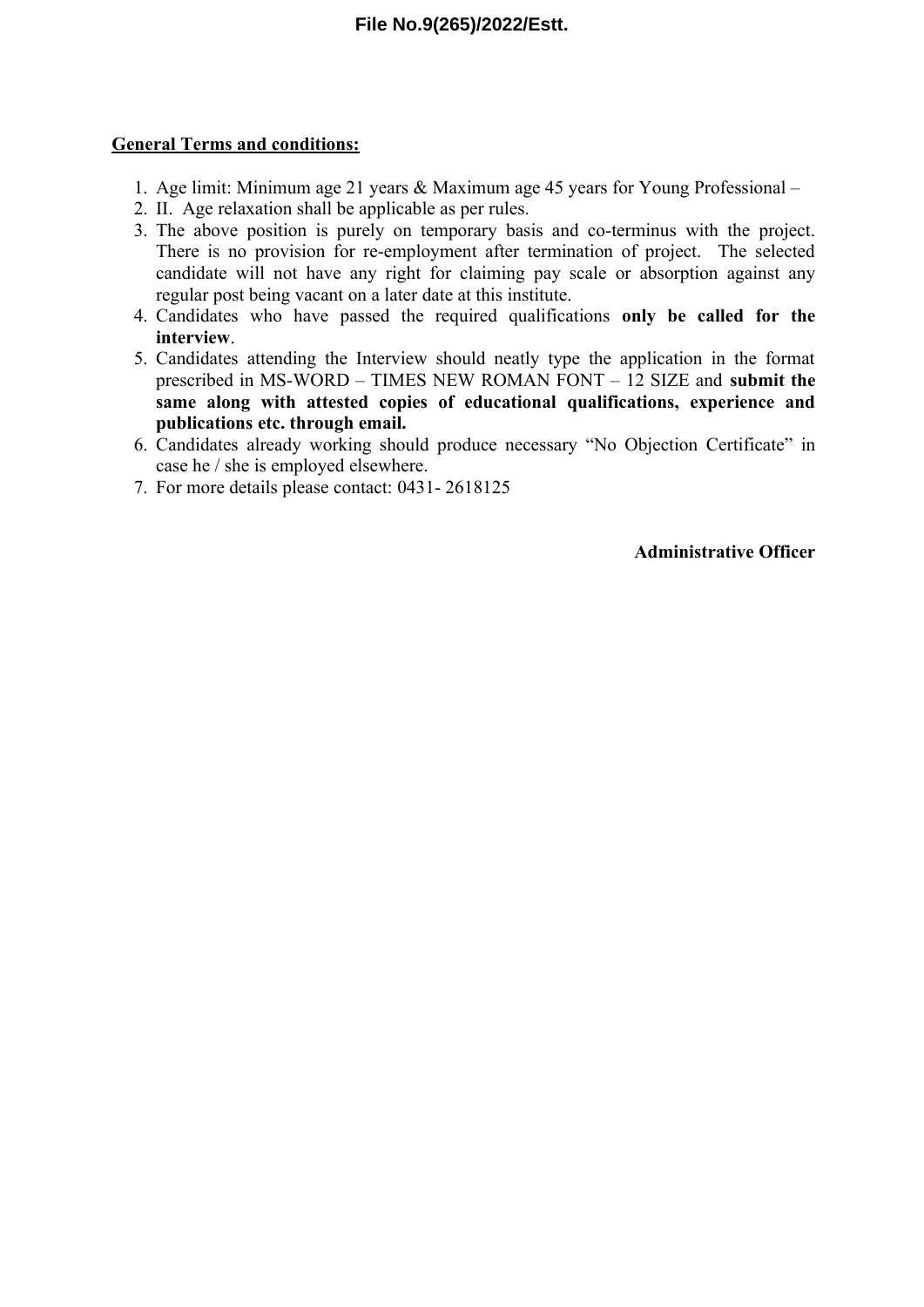#### **APPLICATION FORM**

# Affix recent Passport size Photograph

| 1. Name of the post applied for             |                  |
|---------------------------------------------|------------------|
| 2. Name of the Project                      |                  |
| 3. Name of the candidate (in block letters) |                  |
| 4. Father's / Husband's Name                |                  |
| 5. Sex                                      | Male / Female    |
| 6. Date of Birth (in Christian Era)         |                  |
| (please attach proof)                       |                  |
| 7. Age                                      |                  |
| 8. Marital status                           | Single / Married |
| 9. Permanent address with contact           |                  |
| Phone / Mobile No.                          |                  |
|                                             |                  |
|                                             |                  |

- 10. Correspondence address with contact Phone / Mobile No. :
- 11. Educational Qualifications (Attested copies of certificates / mark sheets to be attached (In chronological order starting from minimum qualification)

| Name of the | Name of the board / | Class / Division / | Year of | Subject taken |
|-------------|---------------------|--------------------|---------|---------------|
| exam passed | university          | Percentage         | passing |               |
|             |                     |                    |         |               |
|             |                     |                    |         |               |
|             |                     |                    |         |               |
|             |                     |                    |         |               |
|             |                     |                    |         |               |

Title of Post Graduate thesis / dissertation:

12. Details of experience (Particulars of all previous and present employment) (Proof may be attached)

| Name of the | Date of joining | Date of leaving | Nature of duties | Salary last drawn |
|-------------|-----------------|-----------------|------------------|-------------------|
| employer    |                 |                 | performed &      | and scale of pay  |
|             |                 |                 | Designation      |                   |
|             |                 |                 |                  |                   |
|             |                 |                 |                  |                   |
|             |                 |                 |                  |                   |
|             |                 |                 |                  |                   |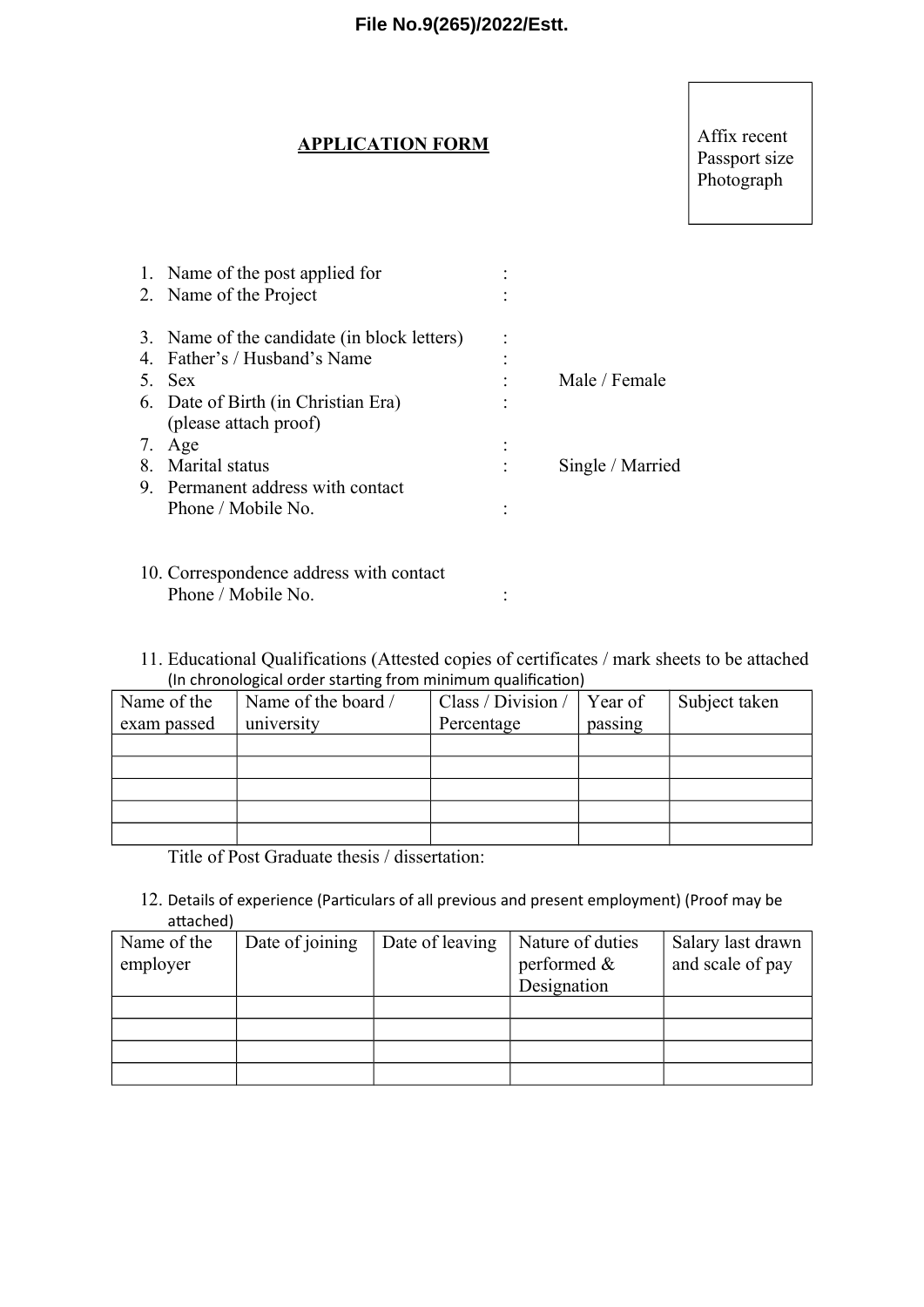I hereby declare that all the statements given above are true, complete and correct to the best of my knowledge and belief. I also declare that (i) I have never been punished or debarred from Government (Central / State), Autonomous Organization and ICAR service (ii) I have not been convicted by a Court of Law, for any offence. In the event of any information being found false / incorrect / ineligibility being detected at any time before or after the examination / interview, action may be taken against me and I shall be bound by the decision of the employer.

Place: **Signature of the candidate** 

Date:

Application not signed by the candidate will be REJECTED.

Certified that the information furnished by the candidate has been verified from the Office / Service record and found correct.

Place: **Signature and stamp** 

Date: